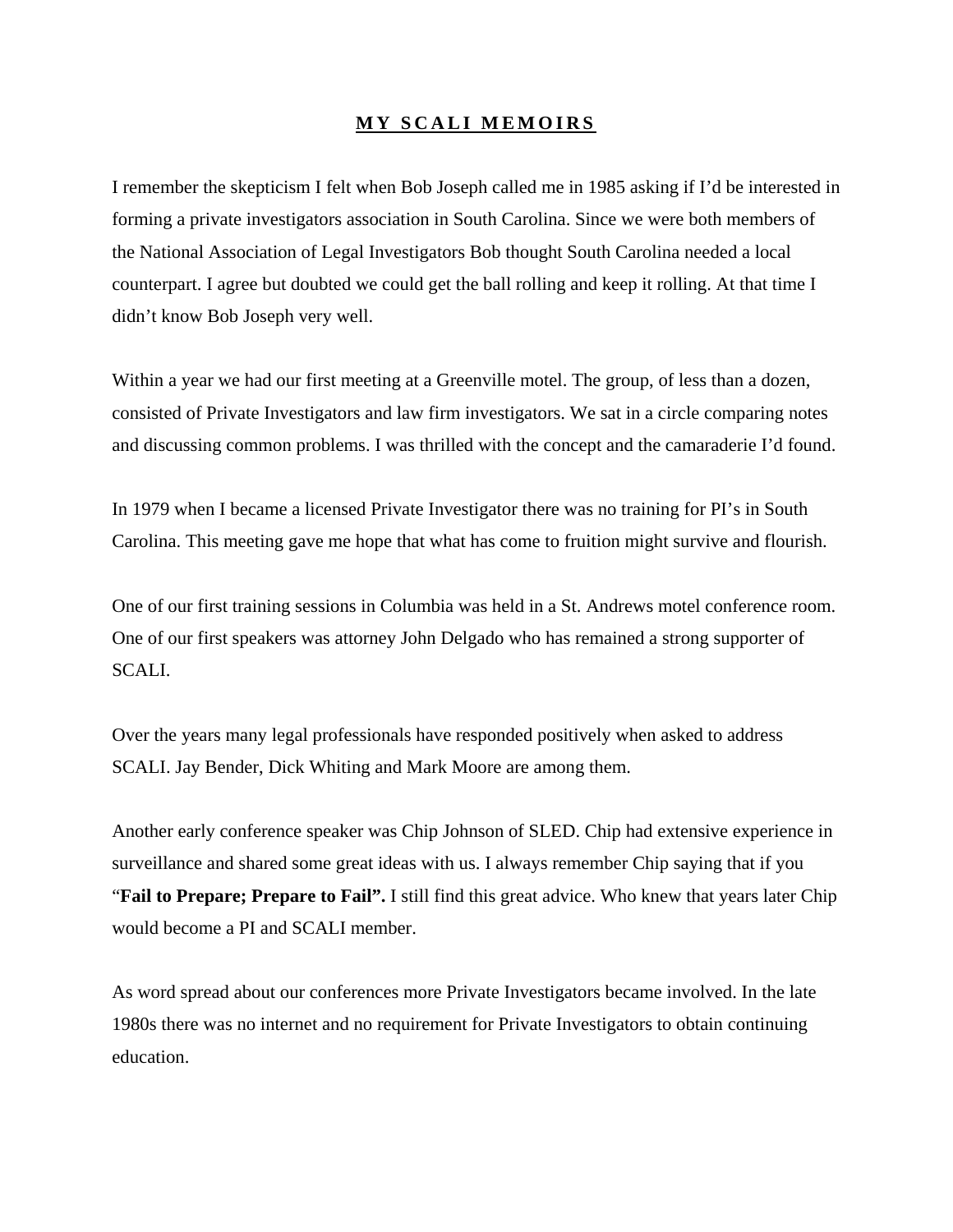As conference attendance grew we moved from the motel conference room to a meeting room that accommodated more than 50 people. It wasn't long before it was standing room only. We then moved to a larger venue.

For several years the dominant issue at meetings related to Private Investigators carrying guns. Many hours were spent discussing who can, who cannot and why. At the time a concealed weapons permit was nearly impossible to obtain.

On more than one occasion Bob and I met with the hierarchy at SLED. We hoped to enlist their assistance in professionalizing the private investigative business. To say we were disappointed with their response would be a gross understatement. At the time they wanted little to do with us.

The reason finally came out during a meeting Bob and I had with the SLED Regulatory Captain. We were told that Chief Strom did not like private investigators and would do nothing for us. At least we knew where we stood.

In 1991 there was a legislatively generated initiative to revamp the private investigative and private security businesses in South Carolina. The first legislative meeting on the subject drew an overflow crowd. Private Investigators were concerned about being swept into the security business and not given separate treatment. Fortunately the entire effort failed.

Since we believed that SCALI could not lobby the legislature the South Carolina Association of Private Investigators (SCAPI) was formed. I was the first president.

SCAPI was not at odds with SCALI and many of us maintained membership and positions in both organizations. When SCAPI's original purpose had been served the group was disbanded.

It was not until Captain Joe Dorton (ret) took over SLED Regulatory that progress was made and a positive bond was formed between SLED, SCALI and the PI business.